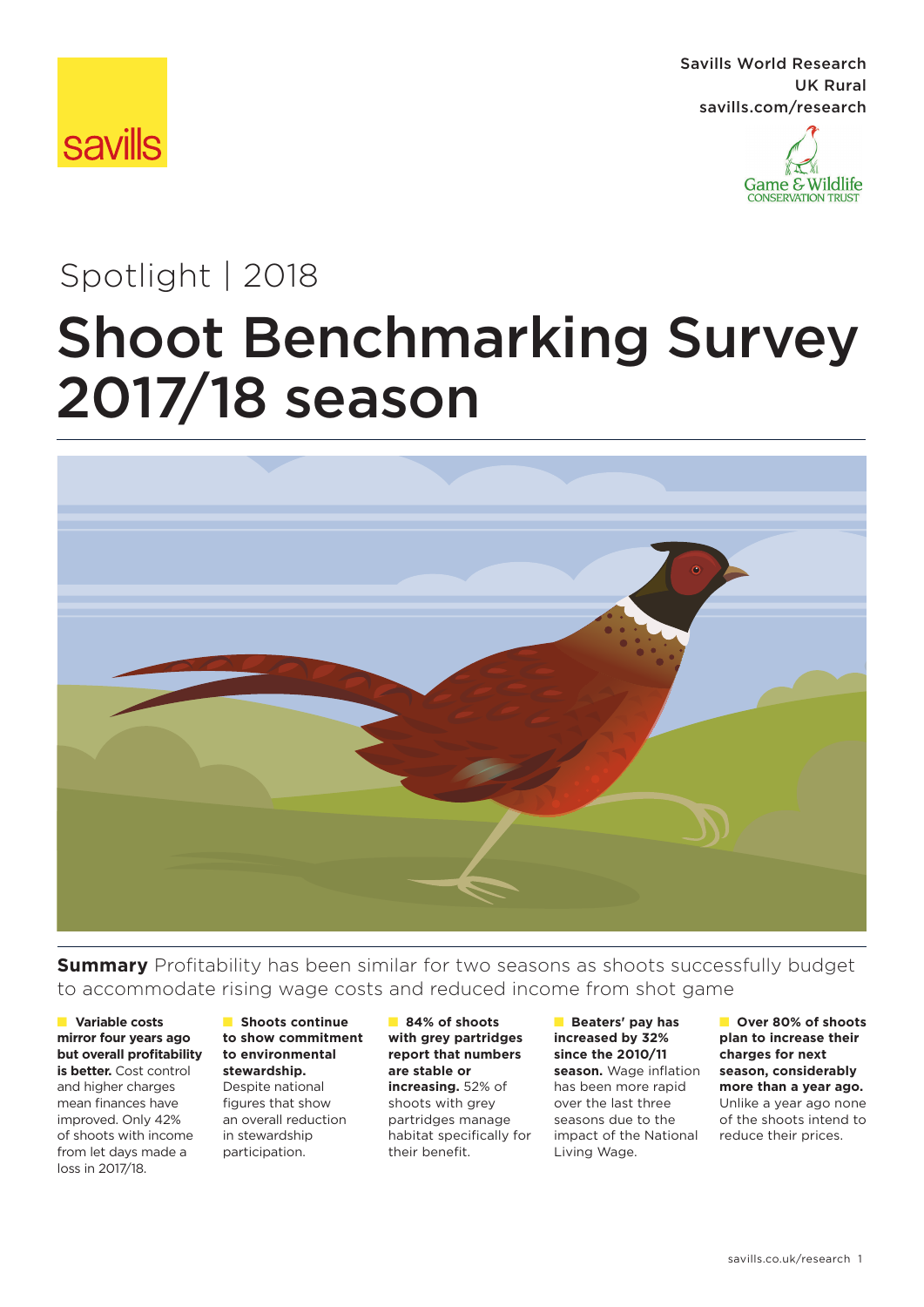# Economics and conservation

The latest Survey covering the 2017/18 season gives an unrivalled look at shoots' economic and environmental statistics

Internal Shoot Benchmarking survey<br>
produced in conjunction with the Game<br>
& Wildlife Conservation Trust uniquely<br>
focuses on the economic and environm<br>
performance of driven game shoots. We<br>
recognise that the objectives, produced in conjunction with the Game & Wildlife Conservation Trust uniquely focuses on the economic and environmental performance of driven game shoots. We shoots are diverse, and have designed our benchmarking to make sure it is relevant to all types of shoot.

The 2017/18 season survey results include data from 130 shoots based throughout the UK. Collectively these shoots shot more than 2,900 days, put down more than 1.6 million birds and employed 200-plus full or parttime staff, generating a turnover in excess of £15 million.

## Headline results

- £12.41 cost per bird put down
- The average return was 38%, meaning 38% of the birds released were subsequently shot
- £34.61 was the average cost per bird shot

■ £35.81 was the average price charged per partridge shot

■ £38.67 was the average pickers-up pay per day

■ 84% of shoots plan to increase their charges for the 2018/19 season

■ The average salary for a single-handed keeper was £21,100 plus benefits

■ 60% of shoots sell some days on a fixed price per day

■ 71% of shoots use land which is part of a paid agri-environment scheme

- 48% self-fund environmental work
- 7% of shoots use social media

### **Environmental support** Committed to conservation

With current agri-environment schemes taking a more targeted approach and administrative issues affecting their delivery, the overall area of land they cover has declined. Despite this national trend the proportion of shoots using land covered by a stewardship agreement remains stable at 71% and commitment remains high; 85% say they or their landlord will seek to join a successor scheme when their current agreement expires.

Current conservation work includes:

**75%** of shoots have established buffer strips and/or field corners

## **81%** have established wild bird seed mix

**41%** have established pollen and nectar mix

**92%** feed their birds after the season

**47%** provide supplementary feed specifically for songbirds

**67%** have planted woodland in the last 10 years, averaging 46 acres each

### **Grey partridge conservation**

Our survey results also highlight how shoots are helping to conserve the wild grey partridge, which has suffered significant declines over the past few decades. Grey partridges are present on 39% of participating shoots, with 52% of these shoots undertaking specific management for their benefit. Some 84% of those shoots with grey partridge report that numbers are stable or increasing. Essential components of conserving wild partridge stocks are habitat management and legal predation control, 78% of shoots have active predation control all year.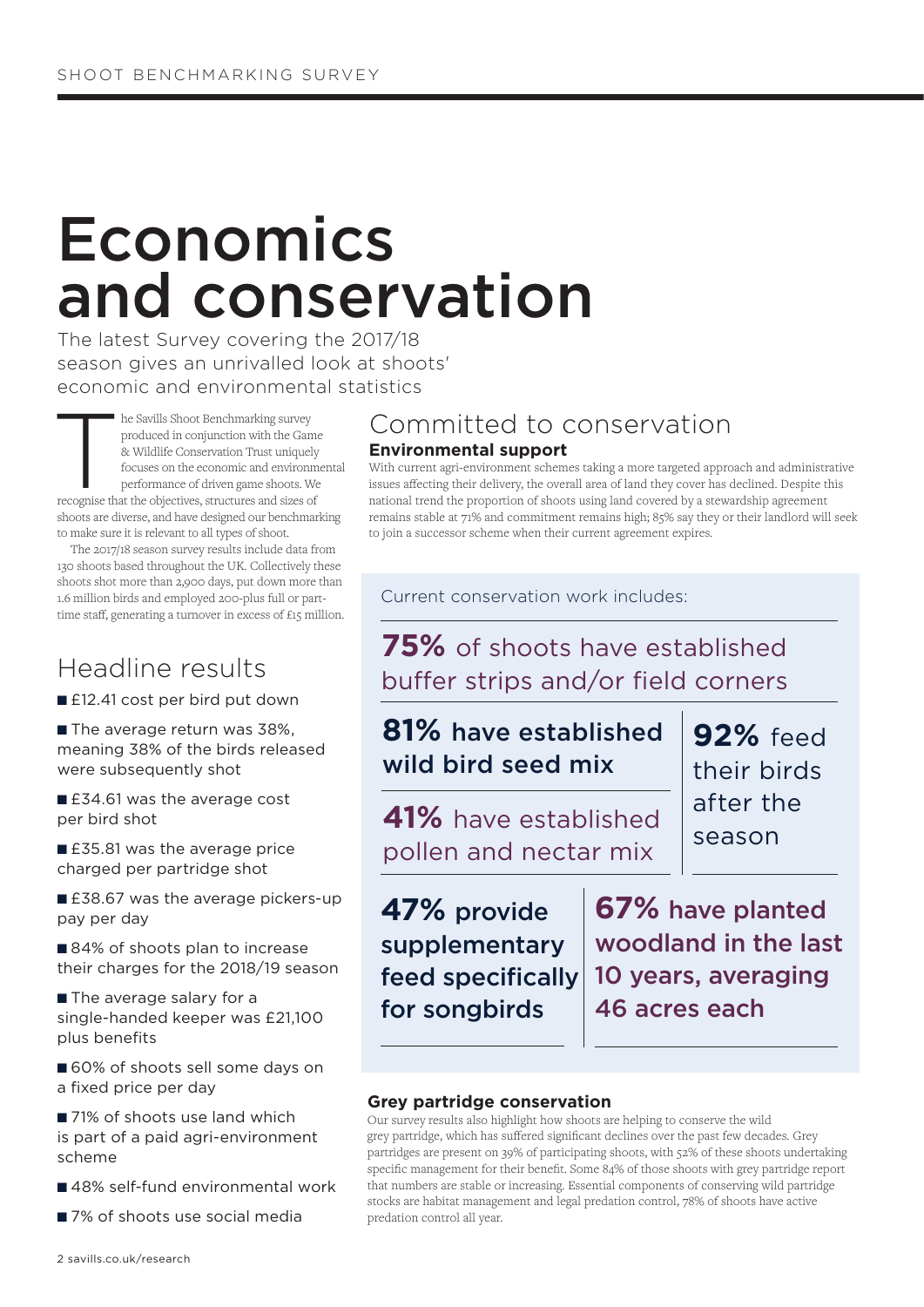# Shoot performance

Profitability varies widely, and analysis of all costs is essential for setting shoot charges for future seasons

#### **Income**

For the 2017/18 season shoots increased their charges per bird by an average of 49p, which is 1.4%. On 58% of participating shoots the average income per bird shot on let days was lower than the price quoted per bird due to the leeway offered before overages. It is therefore important to fully scrutinise income, expenditure and performance before fixing future charges.



### **Staff salaries**

Salary reviews on shoots have reflected trends in the wider economy. Only 10% of shoots did not increase salaries this year and the average salary increase was 2.5%.

We benchmark salaries and benefits for head keepers, beat keepers and single-handed keepers. During the 2017/18 season, the average salary for a single-handed keeper was £21,100, plus benefits. For 90% of single-handed keepers, a house was included as part of their remuneration package.

#### **Beaters' and pickers-up' pay**

The Survey shows that at £2.63 per bird shot, pay for beaters and pickers-up is one of the largest costs for shoots. Most shoots pay beaters £25-35 per day and pickers-up £30-50 per day. Traditionally beaters and pickers-up have been provided with lunch as well as being paid.

Average pay rates have increased by 32% for beaters and 33% for pickers-up since 2010/11. Inflation in this cost has been more rapid over the last three seasons due to the impact of the National Living Wage. The overall cost of beaters and pickers-up per bird has not increased by the same proportion suggesting shoots have compensated by using less staff on the day, or shoot days are larger and/or fewer in number.



#### **Profitability**

Variable costs for the 2017/18 season were at their highest since 2013/14, when they also averaged £8.60 per bird put down. Back in 2013/14 just over half of shoots made a loss, however last season they fared better and the proportion was down to 42%. This improvement reflects the fact shoots have increased their income while reducing their fixed costs per bird.

 On average shoots made a profit of 8p per bird shot in 2017/18; but this average conceals a significant range of performance. Shoots making a profit averaged £4.74 per bird shot, whilst those making a loss averaged £6.51 per bird shot. The overall average performance being close to breakeven is similar to the 2016/17 season when the average shoot lost 36p per bird shot.

For the 2017/18 season shoots increased their charges by 49p per bird